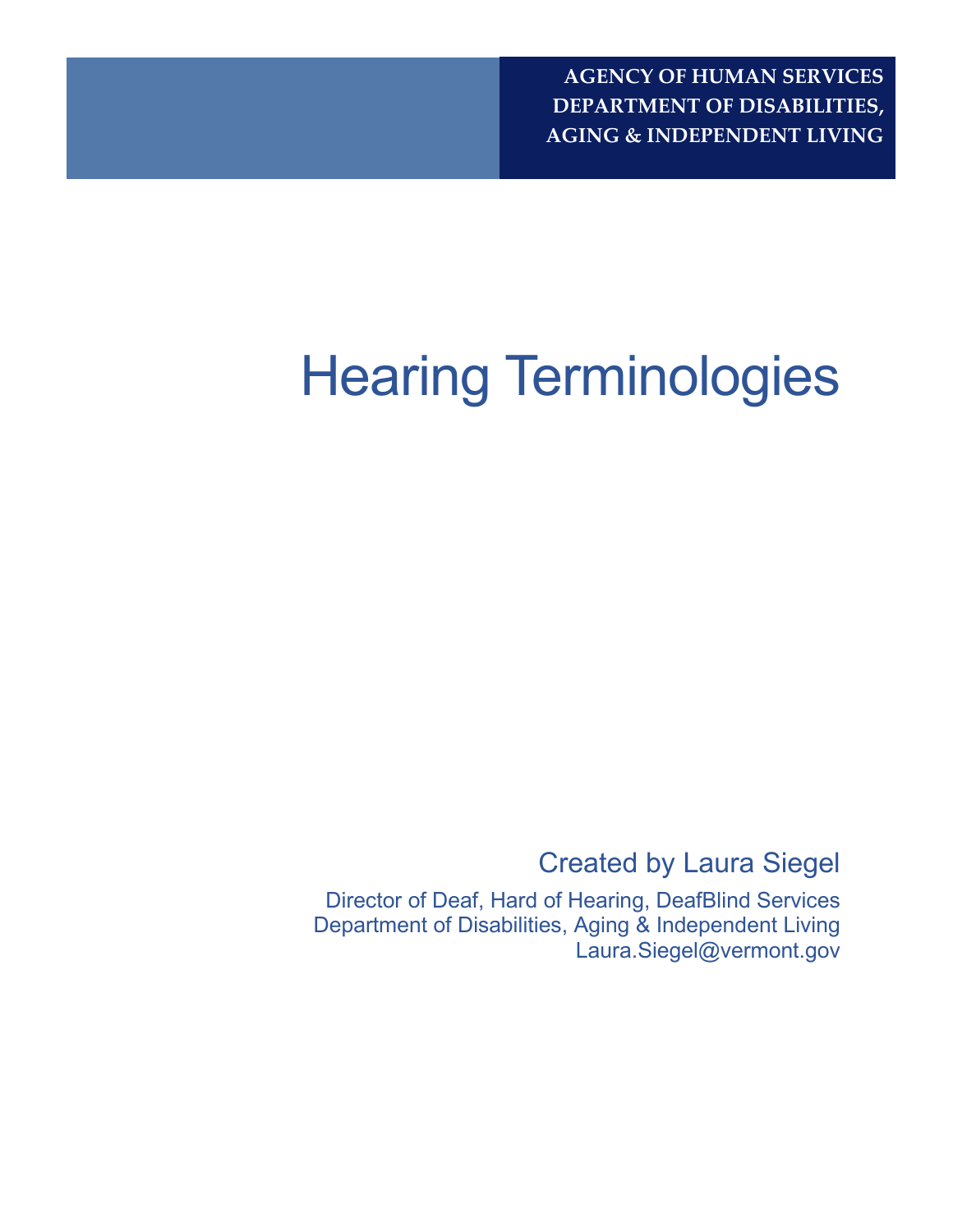# Contents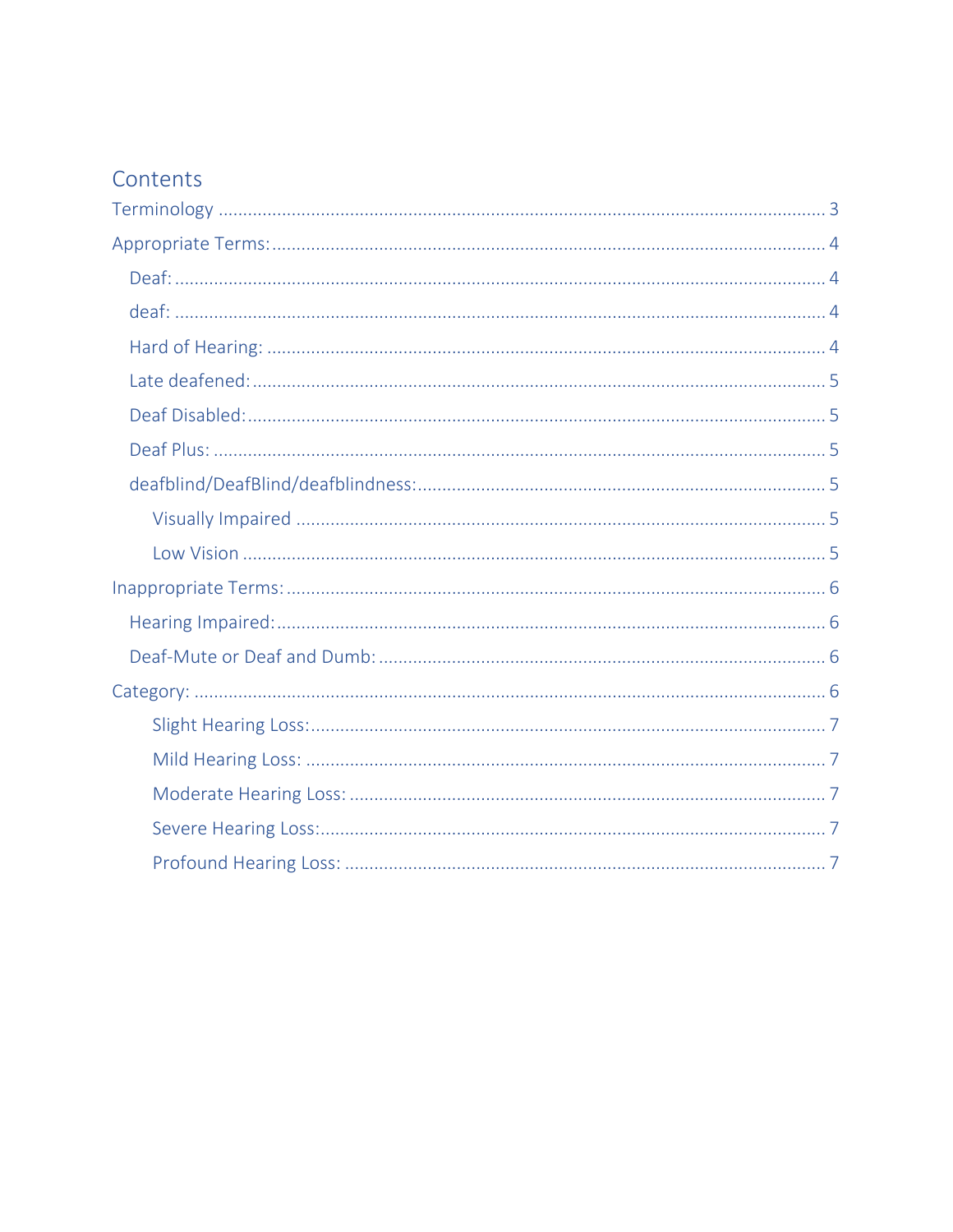# Terminology

<span id="page-2-0"></span>

<span id="page-2-1"></span>National Deaf Center's YouTube channel, September 17, 2018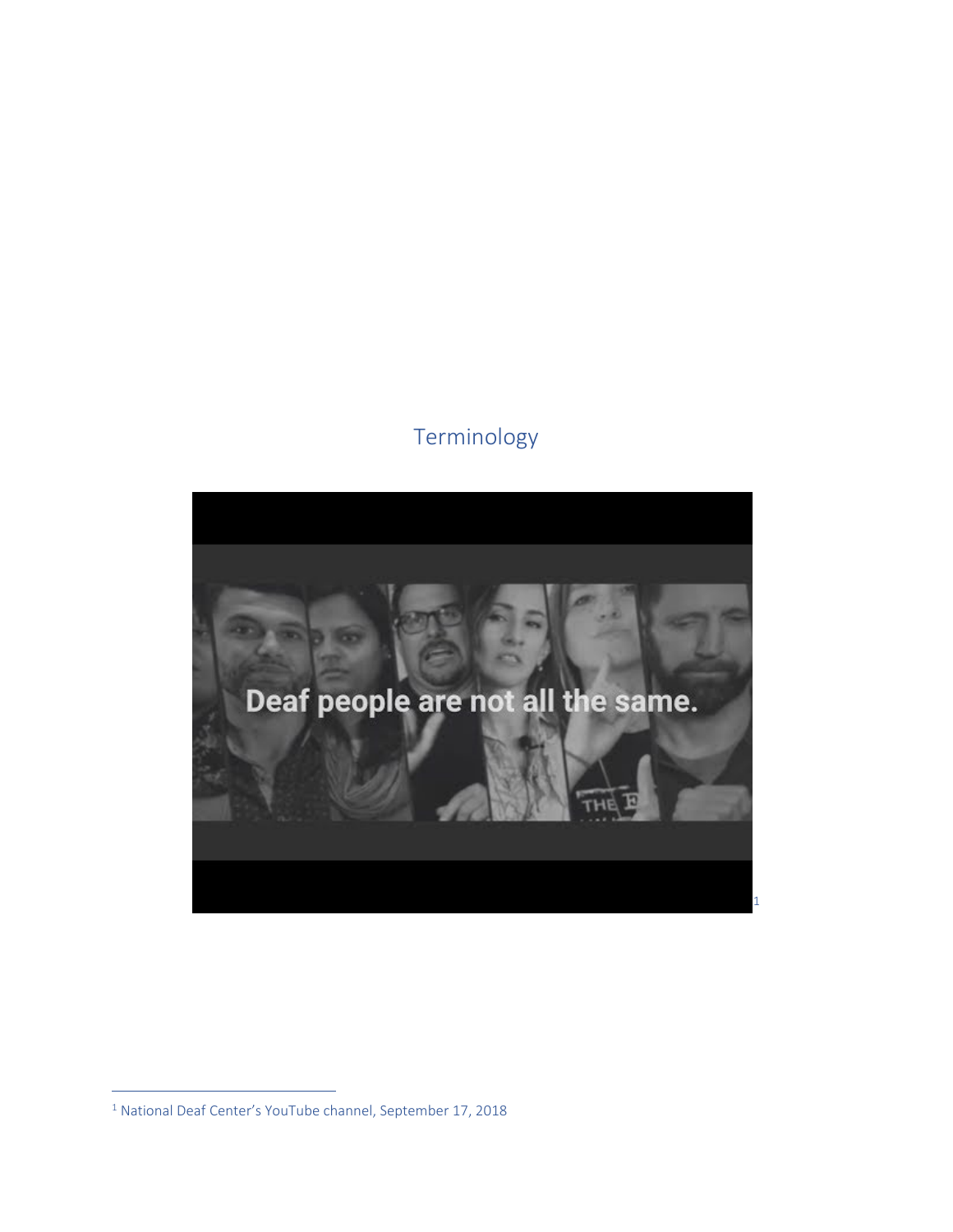This guide will provide an overview of how a person may or may not identify themselves. It's recommended to ask the person how they wish to identify themselves instead of making assumptions otherwise. When you encounter a person who has a hearing loss, your first question should not be "Do you lipread?". A question such as this: "How can we or I accommodate you?" is considered more appropriate.

# <span id="page-3-0"></span>Appropriate Terms:

<span id="page-3-1"></span>Deaf:

- This terminology applies to members of the Deaf community who feel they are a part of a "cultural and l[i](#page-7-0)nguistic minority"<sup>i</sup>.
- They are proud to be Deaf and feel that Deafness is a vital part of their identity, valued as much as ethnicity, gender, and religious backgrounds.
- People in this cultural groups most likely attended residential schools for the Deaf, use American Sign Language (ASL), and view Deafness as the norm rather than as a disability<sup>[ii](#page-7-1)</sup>.
- Deaf people can relate each other through similar experiences of cultural and linguistic nuances as well as experiences of oppression $\mathbf{u}$ .
- ASL might be recognized as their primary/native language, they may or may not use speech to communicate.

## <span id="page-3-2"></span>deaf:

- This terminology addresses those who do not identify themselves as being part of the cultural Deaf community<sup>iv</sup>.
- People who are "deaf" are usually those who rely on speech and residual hearing to communicate instead of sign language.
- This definition varies by individual and is usually connected to people with a severe to profound hearing loss who choose to associate mainly with hearing people.<sup>[v](#page-7-4)</sup>

## <span id="page-3-3"></span>Hard of Hearing:

- This is usually a term for people with a mild, moderate, or severe hearing loss.
- Speech is often used as their primary mode of communication but may also be involved in the Deaf community.
- This group is capable of transition between the Deaf and hearing cultures.
- Advocacy groups are usually focused on hearing loss to support each other and educate others on misconceptions about hearing loss.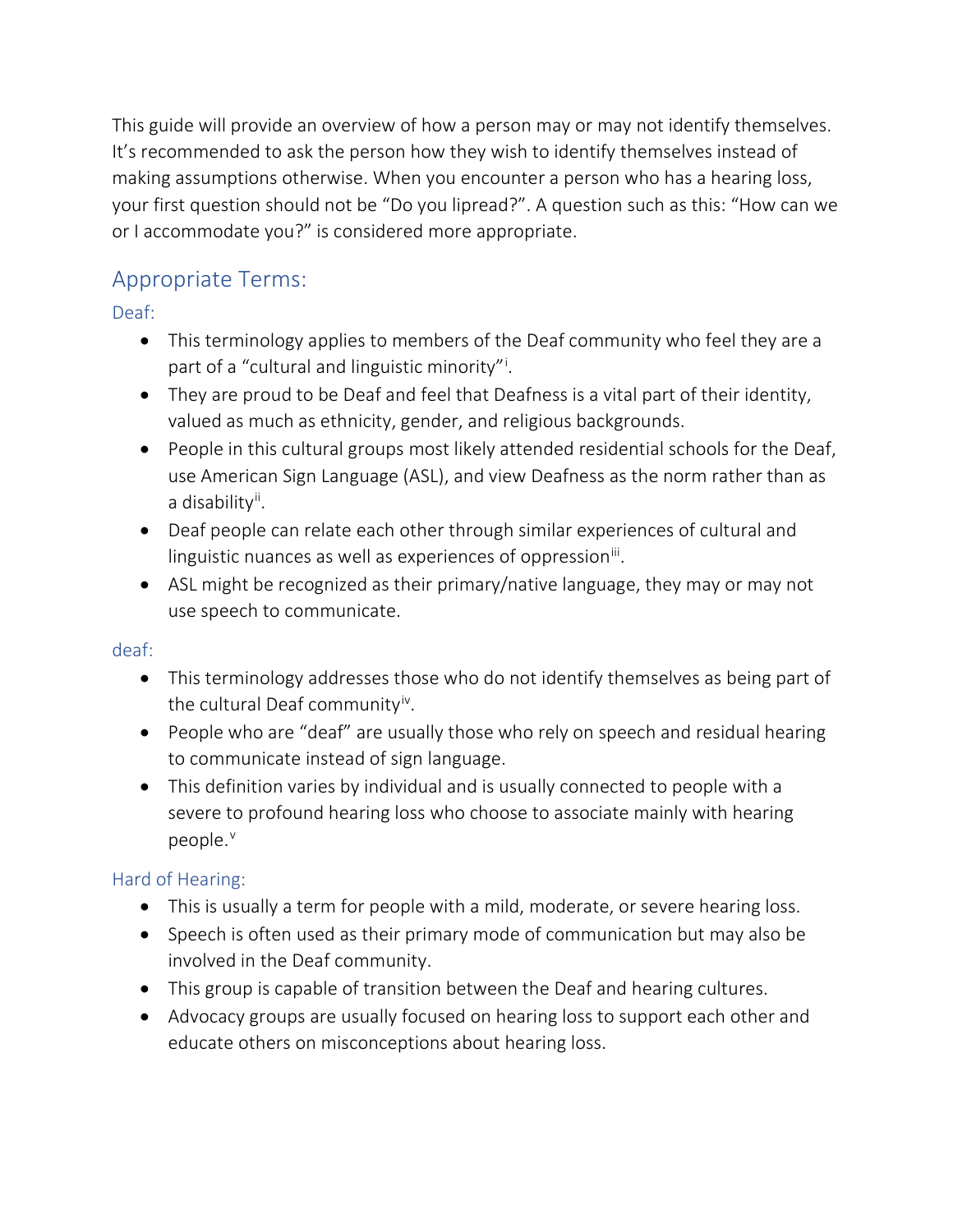#### <span id="page-4-0"></span>Late deafened:

- This terminology refers to a person who grew up hearing, then lost all or most of her or his hearing as an adult.
- Some might learn sign language; others continue to communicate using spoken language they used prior to losing their hearing.
- Losing hearing late in life can come across as a culture shock, therefore, many with late onset hearing loss find it helpful to work with a mental health professional who understands hearing loss. These people are often most likely to pursue cochlear implantation.

#### <span id="page-4-1"></span>Deaf Disabled:

• This is a reference to a person who identifies as being a part of a linguistic and cultural minority and have additional disabilities such as cerebral palsy, intellectual disabilities, cognitive disabilities, or other physical disabilities.

#### <span id="page-4-2"></span>Deaf Plus:

 $\bullet$  This is a reference to a child's hearing status combined with additional conditions<sup>[2](#page-4-6)</sup>.

## <span id="page-4-3"></span>deafblind/DeafBlind/deafblindness:

- A person with dual sensory loss (vision and hearing). If you wish to be culturally appropriate and respectful, this is one example of how to address it.
- All are acceptable terminologies.
- In 1991, some began to advocate changing the acceptable terminology from deafblind to deafblind as a more general term that allows for the possibility that an individual may have additional disabilities<sup>[3](#page-4-7)</sup>.

#### <span id="page-4-4"></span>Visually Impaired

• This term is used to determine the amount of vision loss. The least amount is visual impairment, then legal blindness, then light perception, and then total blindness. It is used for adults and school aged students when determining eligibility.

#### <span id="page-4-5"></span>Low Vision

• It is considered a broader term to describe many levels of vision loss. It is typically used for people who are considered legally blind.

<span id="page-4-6"></span><sup>&</sup>lt;sup>2</sup> [DeafPlus.pdf \(handsandvoices.org\)](https://handsandvoices.org/comcon/articles/pdfs/deafplus.pdf)

<span id="page-4-7"></span><sup>&</sup>lt;sup>3</sup> [History](http://www.deafblind.com/lagati.html#:%7E:text=or%20Deaf-blind%2C%20Side%20Bar%20On%20Terminology.%20In%201991%2C,place%20of%20the%20hyphenated%20word%20%22deaf-blind.%22%20His%20belief)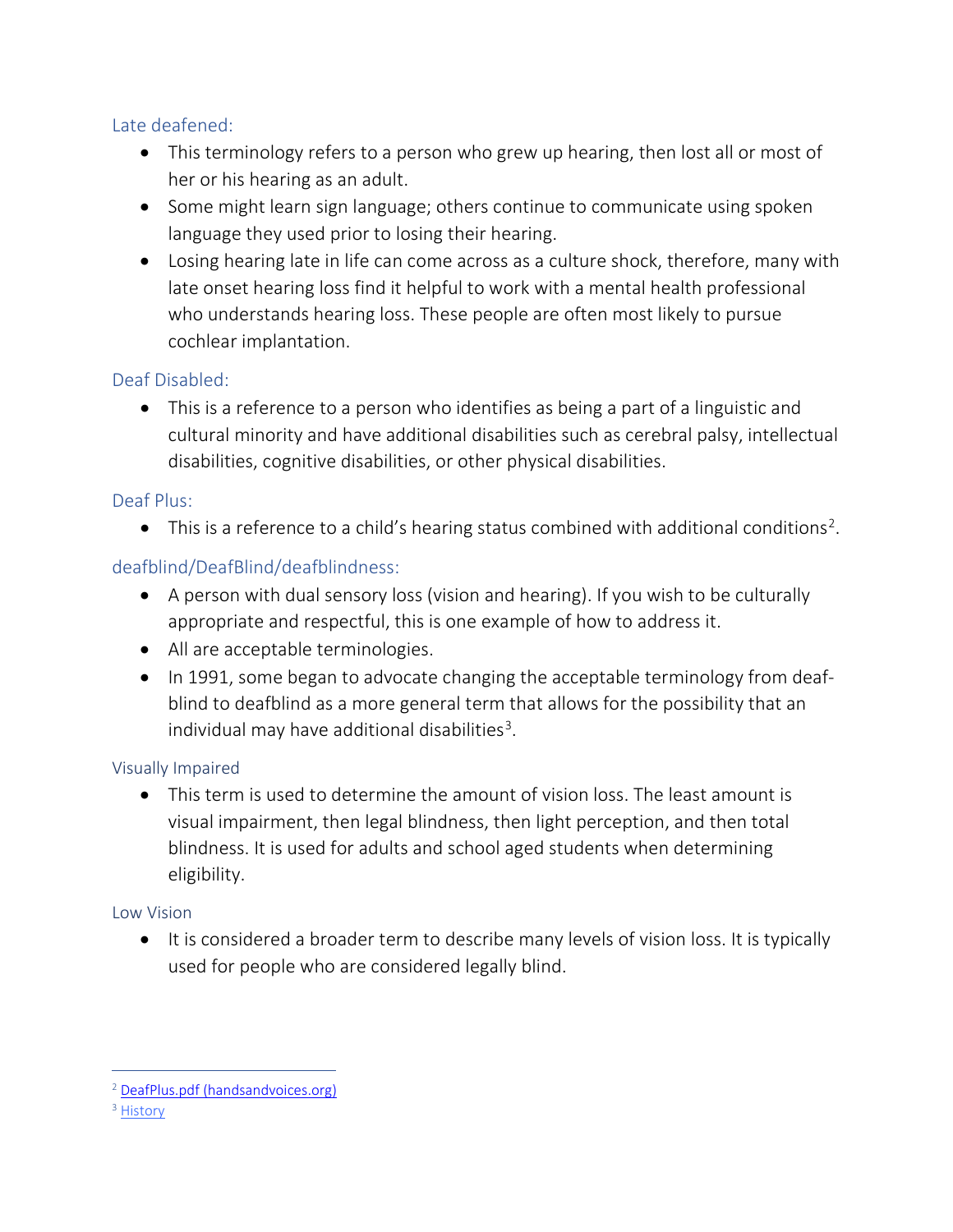## <span id="page-5-0"></span>Inappropriate Terms:

#### <span id="page-5-1"></span>Hearing Impaired:

- The term "hearing impaired" is often used to describe people with a hearing loss ranging from mild to profound, including those who are Deaf and those who are Hard of Hearing.
- It is no longer being accepted by many in the community because it can be perceived as negative or derogatory. It can imply the person to be hindered or damaged.

## <span id="page-5-2"></span>Deaf-Mute or Deaf and Dumb:

- This term was widely used during the  $18<sup>th</sup>$  and  $19<sup>th</sup>$  centuries.
- Originated by the Greek philosopher, Aristotle because he felt deaf people were incapable of being taught, of learning, and of reasoned thinking. $vi$
- This is considered offensive. It can be interpreted as both deaf and unable to speak<sup>[vii](#page-7-6)</sup>.

<span id="page-5-3"></span>Category:

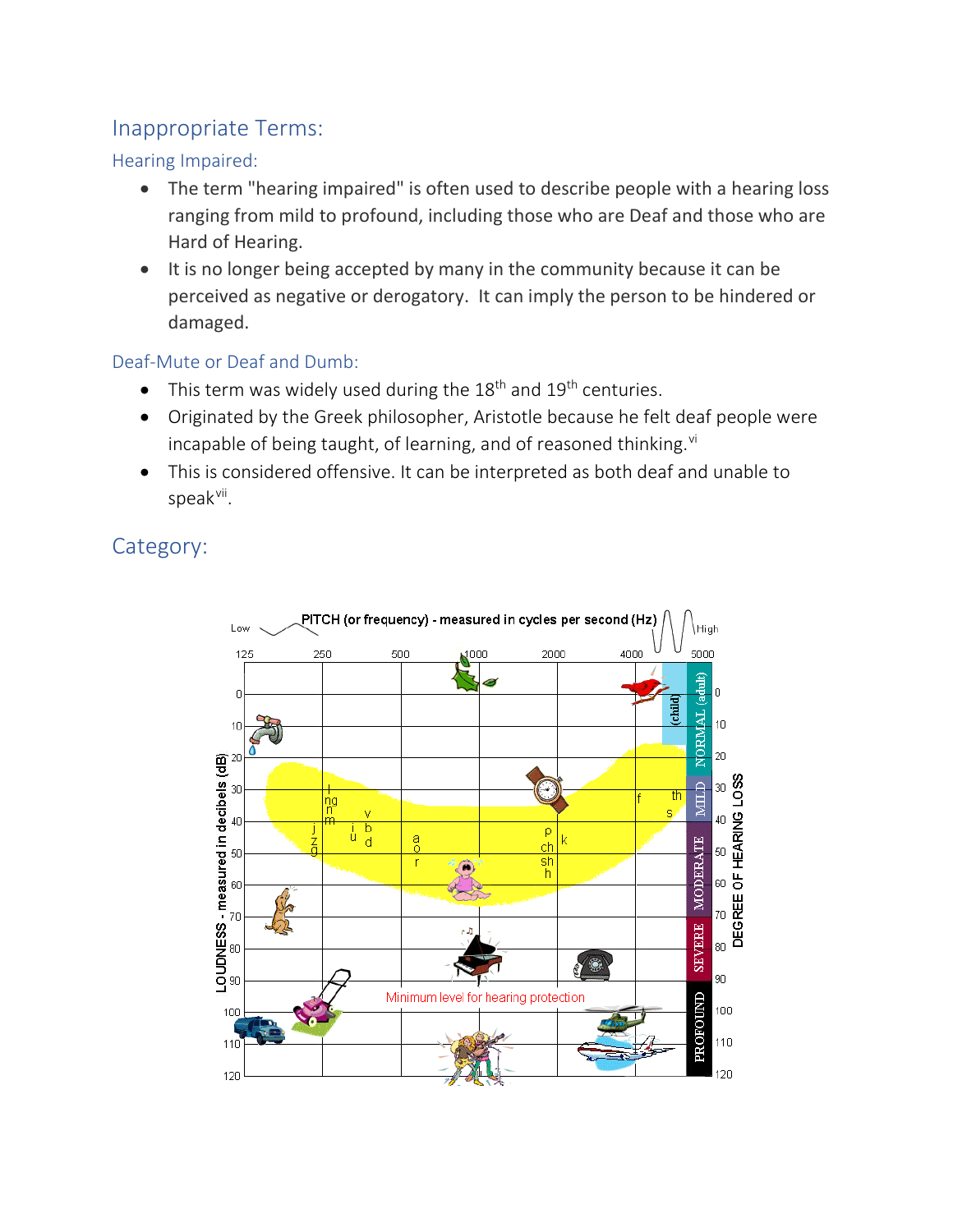This audiogram above demonstrates an overview of these following features:

- 1) How loudness is measured in decibels
- 2) Different degrees of hearing loss
- 3) Images to demonstrate what kind of sounds can be heard at that pitch (I.e.: frequency)

| Degree of Hearing Loss                                                                              | Hearing loss range (dB HL) |  |
|-----------------------------------------------------------------------------------------------------|----------------------------|--|
| <b>Normal</b>                                                                                       | $-10$ to 15                |  |
|                                                                                                     |                            |  |
| Slight                                                                                              | 16 to 25                   |  |
| <b>Mild</b>                                                                                         | 26 to 40                   |  |
| <b>Moderate</b>                                                                                     | 41 to 55                   |  |
| <b>Moderately severe</b>                                                                            | 56 to 70                   |  |
| <b>Severe</b>                                                                                       | 71 to 90                   |  |
| Profound                                                                                            | $91+$                      |  |
| Source: Clark, J. G. (1981). Uses and abuses of hearing loss classification.<br>Asha, 23, 493-500.4 |                            |  |

<span id="page-6-0"></span>Slight Hearing Loss:

• When noises such as whispering or leave rustling cannot be heard.

<span id="page-6-1"></span>Mild Hearing Loss:

• When one struggle to understand words with background noises.

<span id="page-6-2"></span>Moderate Hearing Loss:

• When one tends to ask people to repeat themselves.

<span id="page-6-3"></span>Severe Hearing Loss:

• When one is unable to hear without the aid of hearing aids or other assistive technology.

<span id="page-6-4"></span>Profound Hearing Loss:

• When one is only able to hear extremely loud noises such as rock and roll music at a concert.

<span id="page-6-5"></span><sup>&</sup>lt;sup>4</sup> [Degree of Hearing Loss \(asha.org\)](https://www.asha.org/public/hearing/Degree-of-Hearing-Loss/#:%7E:text=Degree%20of%20Hearing%20Loss%20%20%20%20Degree,41%20to%2055%20%204%20more%20rows%20)